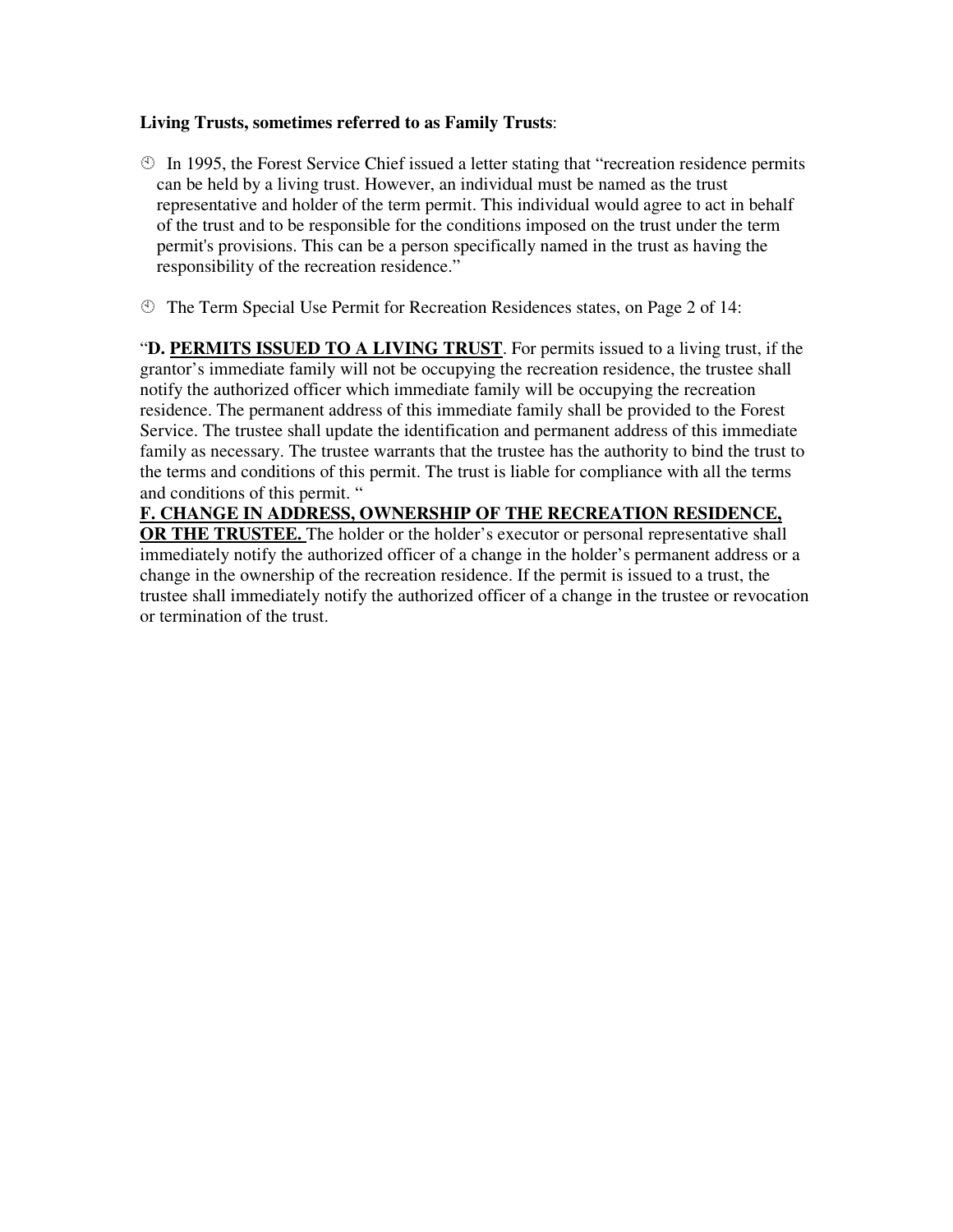## **The following is an example of a single asset trust that the Forest Service may accept if not modified. It is not intended to be a template to anyone or intended for use by any parties without the review of their own legal counsel. The Forest Service will not assume any liability for use of this example in any form.**

Revocable Trust This Trust Agreement is entered into this  $\_\_\_$  day of  $\_\_\_\_\_$ , 200, between  $\frac{1}{\sqrt{2}}$  as the Trustors, and  $\frac{1}{\sqrt{2}}$  as the Trustees. This Trust shall be known as the \_\_\_\_\_\_\_\_\_\_\_\_\_\_\_ [Trustor name] Recreation Residence Trust. This trust is established solely for the non-commercial personal benefit of the Trustors.

1. Trustors are currently the special use permit holders of a Special Use Permit issued by the United States Department of Agriculture Forest Service for a recreation residence, tract tract the set of the set of the set of the set of the set of the set of the set of the set of the set of the set of the set of the set of the set of the set of the set of the set of the set of the set of the set of t \_\_\_\_\_\_\_\_\_\_\_\_\_\_\_\_\_\_\_ National Forest.

2. Trustors are the owner of the recreation residence located thereon and hereby transfer and deliver to the Trustees the recreation residence. Trustee shall manage the recreation residence in accordance with the terms of the Special Use Permit, and regulations of the Forest Service. Trustee shall ensure that unauthorized commercial activity or use of any form, whether or not a net profit is obtained, is prohibited. Additional assets may be conveyed to the trust at any time by Trustors or any other person by will, deed, or otherwise. Such property when received and accepted by the Trustees shall become part of the trust estate and be subject to the terms and provisions of this Agreement and any and all such additional assets shall be used or accumulated or held for the payments of fees, assessments, maintenance, repairs, improvements etc. relating to the continued occupancy or use of the recreation residence. 3. The Trustee shall maintain the recreation residence for the recreational use and enjoyment of Trustors. At such time when Trustors cease to seasonally occupy or use the recreation residence, Trustee shall select a qualified individual or husband and wife beneficiary to be the successor-users of the recreation residence until the death of the Trustor(s) and shall notify the Forest Service in writing of the new qualified user.

4. Within one year following the death of the Trustor, or second Trustor if there are two, and provided this trust has not been revoked, this trust shall terminate and the recreation residence shall be distributed out of trust to the qualified individual or husband and wife beneficiary designated in paragraph 6 below, or sold to a third party. The remainder of the trust estate, if any, shall be managed as provided in paragraph 6 below.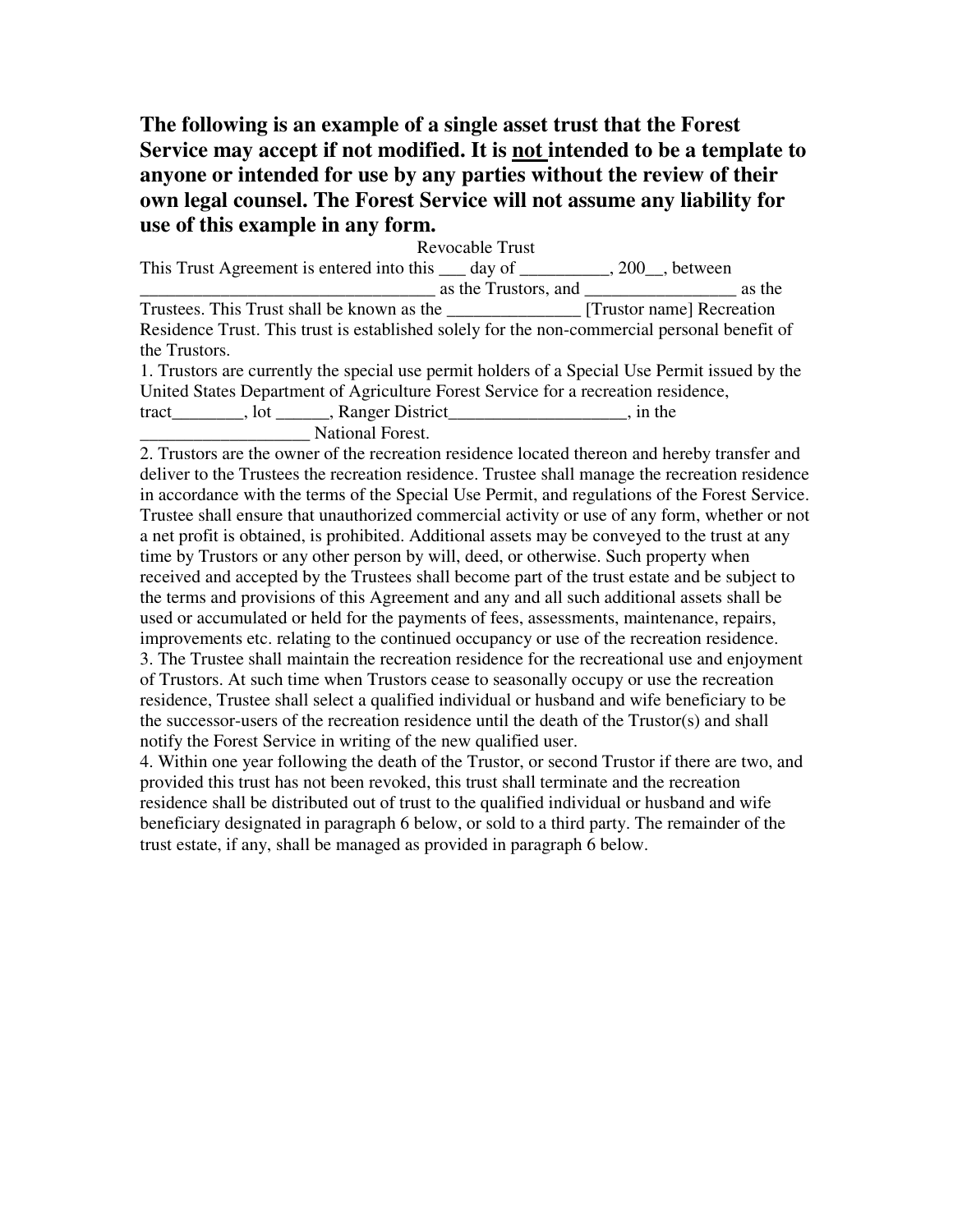5. This trust may be revoked by the Trustors by an instrument in writing signed by the Trustors and delivered to the Trustee(s). This trust may be amended only as to paragraph 6 below, concerning the disposition of the trust.

6. Upon the death of the Trustor, or second Trustor if there are two, the recreation residence shall be distributed to

The remainder of the trust assets, if any, shall be administered as follows:

\_\_\_\_\_\_\_\_\_\_\_\_\_\_\_\_\_\_\_\_\_\_\_\_\_\_\_\_\_\_\_\_\_\_\_\_\_\_\_\_\_\_\_\_\_\_\_\_\_\_\_\_\_\_\_\_\_\_\_\_\_\_\_\_\_\_

7. Trustors grant to Trustee(s) discretion and complete power to administer the Trust estate as fiduciary. In addition to those powers now or subsequently conferred by law, the grant of such power is circumscribed only by the stated purposes of this trust and the conditions under which the Federal government has granted the permit to use the subject recreational residence. The common law and statutory powers of trustees shall be those provided by law in the state where the recreation residence is located. [some states will need express statement that the trustee can retain non-income producing/depreciating assets.]

8. Any Trustee shall have the right to renounce his or her duties and to resign the trusteeship at any time. Such resignation shall be in writing and filed with the Trustor, any co-trustee and all beneficiaries then entitled to distribution in paragraph 6 and to successor trustees. The resignation shall be effective 30 days after such written notice has been personally delivered or mailed by United States mail, return receipt requested, to such person or persons entitled thereto. If a trustee resigns, or if for any reason a trustee becomes unwilling or unable to act, then  $\Box$ 

 $[insert successor trusted(s)]$ 

[signature lines and notary blocks]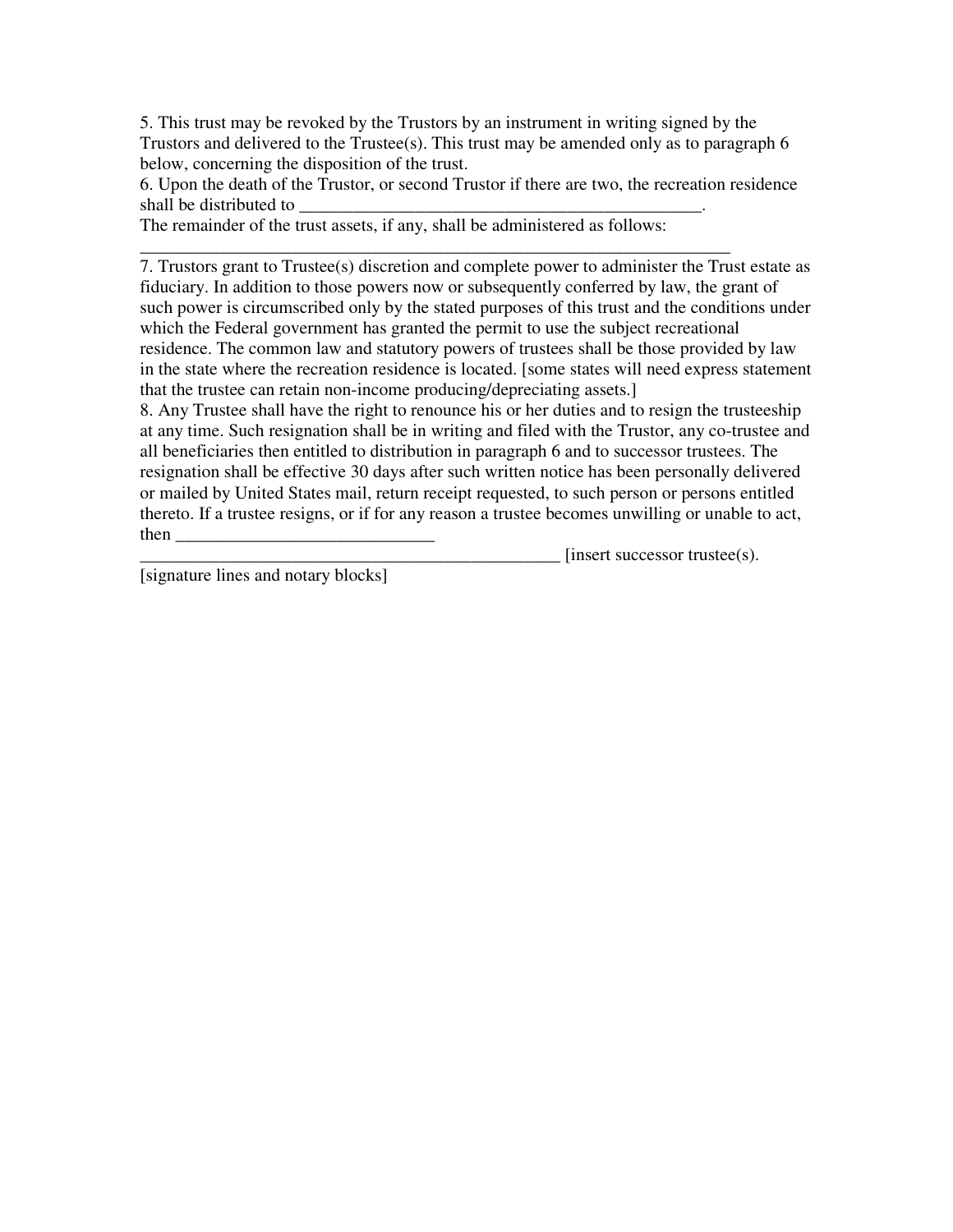# **INFORMATION ABOUT THE TRUST**

**Review of Trust by the Forest Service**-The Forest Service must review the **entire**  Trust to ensure the interests of the United States are protected. If the property is a single asset (Recreation Residence) trust, the other private/sensitive assets, distributions, etc., will not have to be provided to the Forest Service.

**Property Transferred to the Trust** The trust must demonstrate that the recreation residence (personal property) was transferred to the trust. There must be a statement in the trust stating that the Holder(s) is/ are transferring ownership of the recreation residence to the trust. Many times the recreation residence will be listed as a trust asset in Schedule A of the trust.

**Successor Trustee** Provisions should be made so that the Forest Service is notified of the death of the trustor/trustee, or of any change of trustees. The permit terminates under its own terms when the permit holder dies or changes. The new owner or trustee is responsible for contacting the Forest Service and making application for a new permit.

A successor trustee shall not be a corporation, such as a bank, because Forest Service policy does not provide for issuing authorizations to a corporate entity, even as a trustee.

**Discharge or Resignation of a Trustee.** Upon either of these occurrences, the Forest Service must be notified and the new trustee must make application to the Forest Service for a new permit.

### **Trustee Powers**

**Occupancy of Residence** In the case of the recreation residence, occupancy is limited by the terms of the authorization.

**Discretionary Dissolution of Trust-** Upon dissolution of the Trust, the special use permit will terminate under its own terms. The Forest Service must be notified and an application for a permit submitted to the Forest Service by the owner of the improvement.

**Distribution of Trust Assets -** By Forest Service policy, a permit for a recreation residence can only be held by an individual, husband & wife, or in trust. The distribution of the trust, as it pertains to the recreation residence, cannot have the recreation residence divided among more than one person, unless it is a husband & wife.

**Charity** If a trust provides for distribution of the recreation residence to a charity, this would be inconsistent with Forest Service policy in that only an individual or husband and wife could hold a permit for a recreation residence.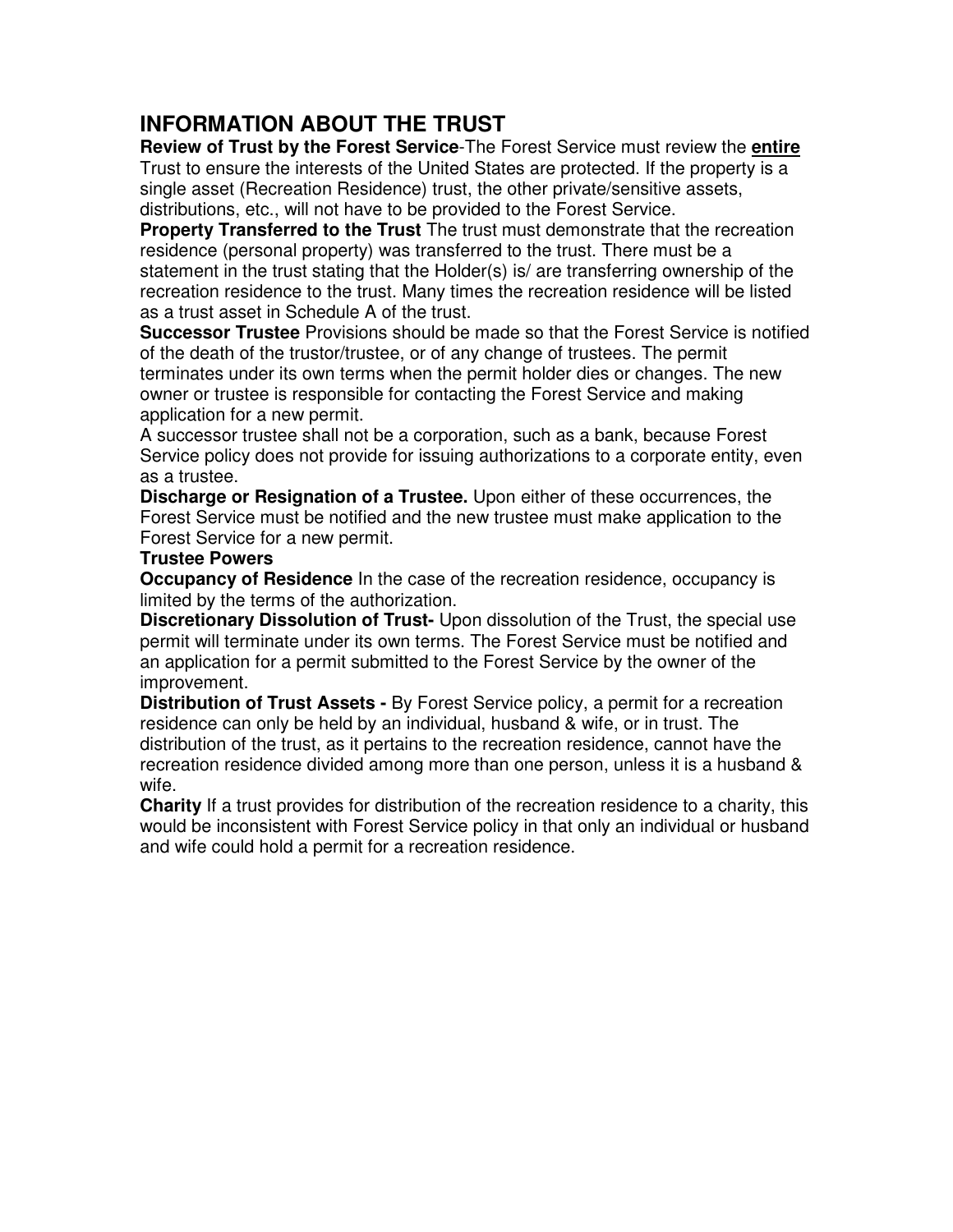**Permit Holder** - A permit holder or Trust can only own one recreation residence on National Forest System lands.

**Fee Payment and Upkeep -**Trust should provide for the payment of the fee to the Forest Service and for upkeep of the recreation residence while it is in the trust prior to distribution.

**Status of the Recreation Residence-** The recreation residence is personal property, not real property as the underlying land is owned by the United States. **Permit-** The use of National Forest System lands is allowed through a special use permit, not lease.

**Trustee-** The trustee(s) are subject to the terms of the permit, including liability and indemnification, when the permit is vested in their name as trustee.

Many trusts do have provisions for their continuation up to 21 years after the death of the Trustors/Grantors. The Forest Service should not place a permit in the name of the Trustee of a trust that provides for long term continuation after the death of the last of the Trustors/Grantors.